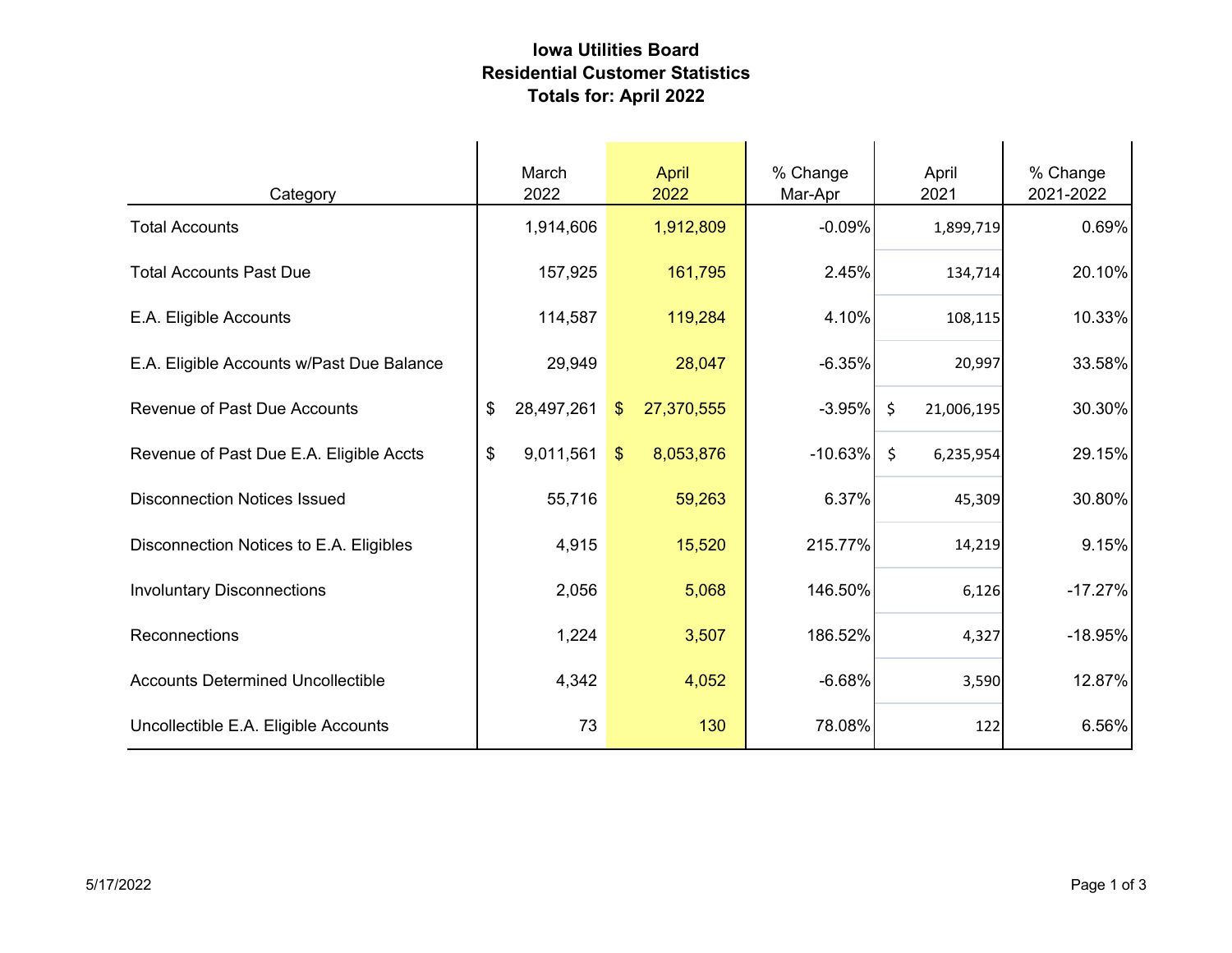## **Iowa Utilities Board Residential Customer Statistics Breakdown by Company for: April 2022**

|                                           | Linn County REC* | <b>Black Hills Energy</b><br>f/k/a Aquila |    | <b>Liberty Energy</b><br>f/k/a Atmos |
|-------------------------------------------|------------------|-------------------------------------------|----|--------------------------------------|
| Category                                  | (Electric Only)  | (Gas Only)                                |    | (Gas Only)                           |
| <b>Total Accounts</b>                     |                  | 144,751                                   |    | 3,583                                |
| <b>Total Accounts Past Due</b>            |                  | 9,482                                     |    | 604                                  |
| E.A. Eligible Accounts                    |                  | 7,201                                     |    | 841                                  |
| E.A. Eligible Accounts w/Past Due Balance |                  | 1,011                                     |    | $\overline{0}$                       |
| <b>Revenue of Past Due Accounts</b>       |                  | \$<br>2,111,762                           | \$ | 178,859                              |
| Revenue of Past Due E.A. Eligible Accts   |                  | \$<br>277,991                             | \$ |                                      |
| <b>Disconnection Notices Issued</b>       |                  | 7,305                                     |    | 300                                  |
| Disconnection Notices to E.A. Eligibles   |                  | $\overline{0}$                            |    | $\overline{0}$                       |
| <b>Involuntary Disconnections</b>         |                  | 215                                       |    | 32                                   |
| Reconnections                             |                  | 49                                        |    | 3                                    |
| <b>Accounts Determined Uncollectible</b>  |                  | 259                                       |    | 12                                   |
| Uncollectible E.A. Eligible Accounts      |                  | 5                                         |    | $\overline{0}$                       |

\* Effective July 1, 2018, Linn County REC is no longer required to file this report.